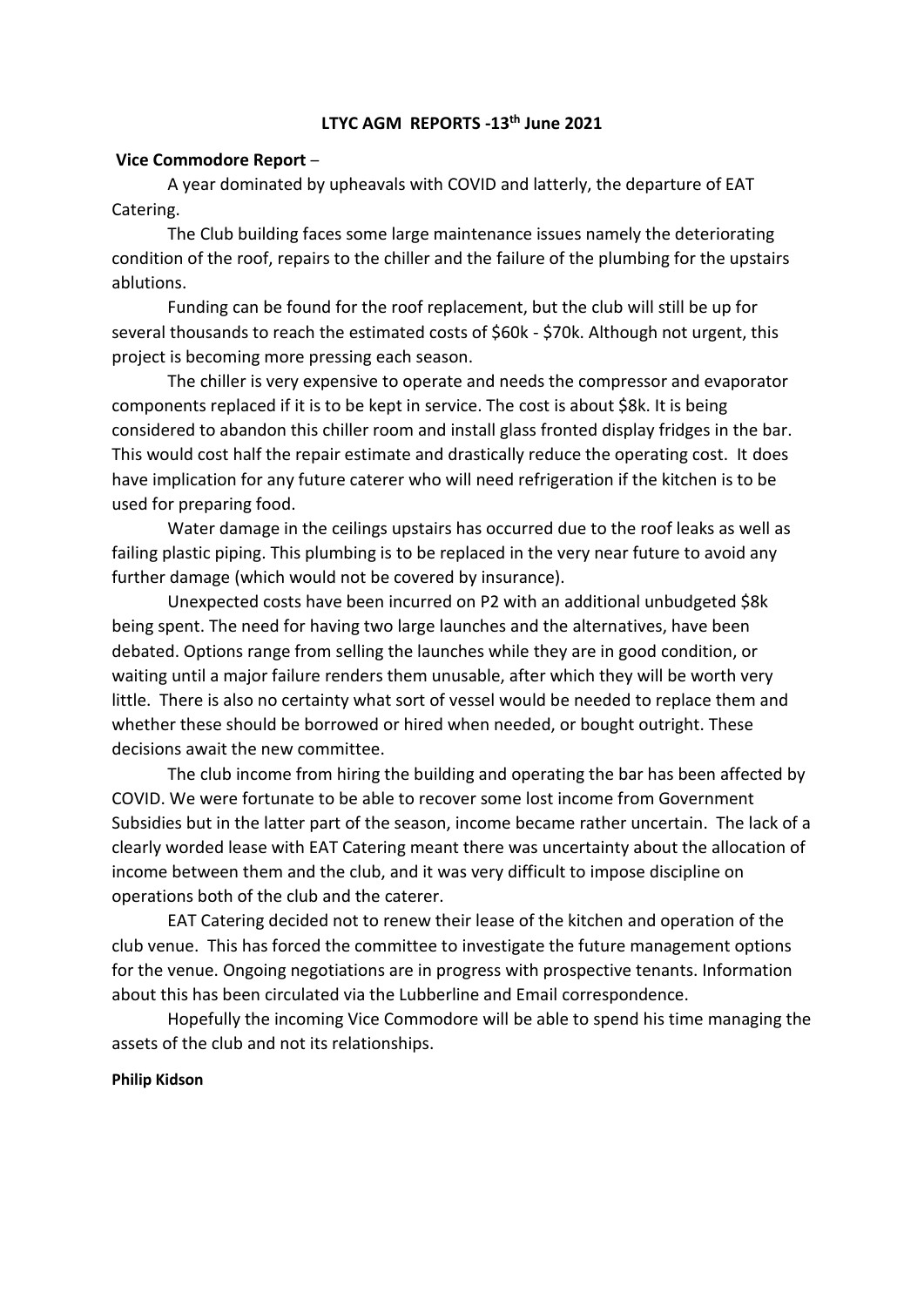### **Rear Commodores Report**

Although not as dramatic as the last season this season has still had its challenges with lighter wind conditions for a big part of the years racing. These conditions led to some unfair results overall but made sailors get to grip with light weather sailing.

With the change in making the Learn to Sail participants join the club as members instead of a short course subscription meant the new sailors had access to tuition though out the year which led to a much larger retainment of sailors at this level. In previous recent years the retaining of these new sailors was poor which shows up now with the club lacking numbers in both the Green Fleet and Open Opti fleets.

I wish to thank Jamie Dale for starting the Learn to sail course and giving the sailors the much needed early tuition before them venturing into the unknown of the practical on the water side of sailing. This is necessary and part of the YNZ learn to sail Course. Thanks then go out to the team of on the water coaches that continued to advance the sailors ability to where they are today.

Good numbers in the Centreboard fleet on Wednesday nights also made for competitive racing in the lighter conditions, these numbers were helped by a large Laser fleet which seems to be getting to be a popular class.

Those members running the Sat or Sun Ice Cream run need to be commended as this also has become a popular venture as the more time on the water for all sailors has them gaining experience, maybe we could see a few Trailer Yachts joining them !

With 1 or 2 extra Trailer Yachts either on the water or in the wings ready to come out meant that fleet had roughly the same numbers and it would be good to see that fleet build. Weekend racing or Cruising has been reasonably popular with these bigger boats with up to 8 boats participating at times.

The races would not happen as well without our Race Officers and Drivers on the 2 Patrol boats, many thanks go out to Rob Bleakley and Peter Webb on P2 and to David Sherwood and John McLennan on P6 and also to other people that has assisted from time to time.

6 Regattas over 6 successive weekends meant a big effort was needed from our members to cover catering, Beach masters, RIB drivers and crew, Results person and others and many thanks go out to all those that helped out in any way.

These regattas may not have made a lot of extra funds for the club but it certainly raised our profile with other Yacht Clubs.

I'm sure we all look forward to another interesting season.

I would like to wish the incoming Rear Commodore all the best over the next season.

#### **Peter Roberts**